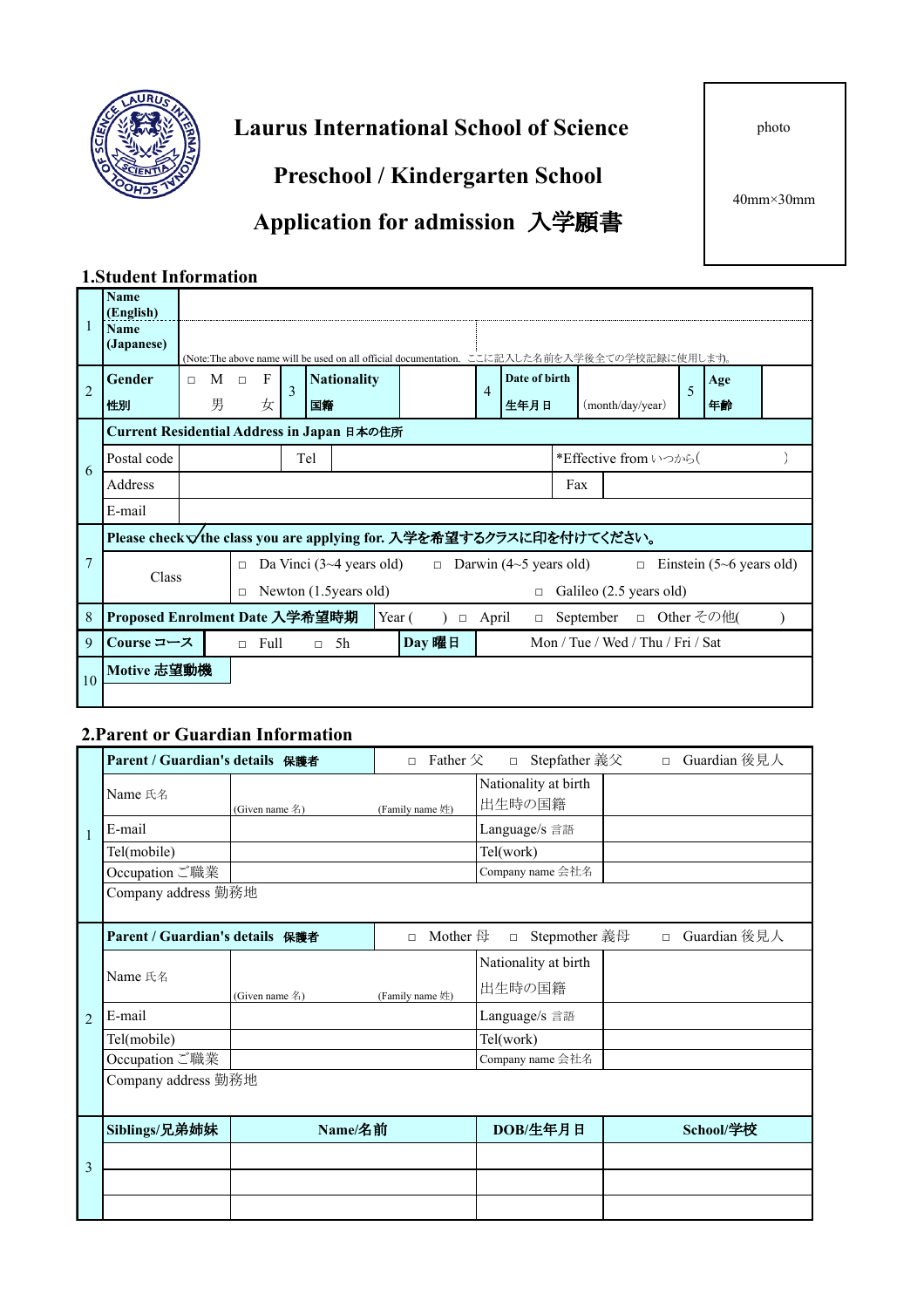# **3.Educational History**

|                | Please list all schools attended (most recent school first).<br>これまでに通った学校名を全て記入してください。 (現在に近い順から書いてください。)                                              |                |                |            |                                 |         |                          |             |        |               |            |                          |            |        |
|----------------|---------------------------------------------------------------------------------------------------------------------------------------------------------|----------------|----------------|------------|---------------------------------|---------|--------------------------|-------------|--------|---------------|------------|--------------------------|------------|--------|
|                |                                                                                                                                                         | Name of school |                |            | Start date                      | Grade   |                          | Finish date |        | Grade         |            | Language of instruction  | Location   |        |
|                |                                                                                                                                                         | 学校名            |                |            | 入学年月日                           | 学年      |                          | 卒業/退学年月日    |        | 学年            | 指導/学習言語    |                          | 所在地        |        |
|                | e.g. Laurus International School of<br>Science                                                                                                          |                |                | Mar 1,2004 |                                 | 1       |                          | Jun 28,2006 |        | 2             |            | English                  | Japan      |        |
| $\mathbf{1}$   |                                                                                                                                                         |                |                |            |                                 |         |                          |             |        |               |            |                          |            |        |
|                |                                                                                                                                                         |                |                |            |                                 |         |                          |             |        |               |            |                          |            |        |
|                |                                                                                                                                                         |                |                |            |                                 |         |                          |             |        |               |            |                          |            |        |
|                |                                                                                                                                                         |                |                |            |                                 |         |                          |             |        |               |            |                          |            |        |
|                |                                                                                                                                                         |                |                |            |                                 |         |                          |             |        |               |            |                          |            |        |
|                |                                                                                                                                                         |                |                |            |                                 |         |                          |             |        |               |            |                          |            |        |
|                | <b>4. Language Information</b>                                                                                                                          |                |                |            |                                 |         |                          |             |        |               |            |                          |            |        |
|                | Please list the languages (up to three) spoken by the applicant, in order of proficiency.                                                               |                |                |            |                                 |         |                          |             |        |               |            |                          |            |        |
| $\mathbf{1}$   | お子さんが話す言語(三言語まで)を得意な順にお書き下さい。                                                                                                                           |                |                |            |                                 |         |                          |             |        |               |            |                          |            |        |
|                | First                                                                                                                                                   | 第一言語           |                |            | Second 第二言語                     |         |                          |             |        |               | Third 第三言語 |                          |            |        |
|                | Are these languages spoken at home? If yes, what percentage(%) of the time? Who uses them at home?<br>家庭ではこれらの言語を使用しますか? Yesの場合、どの位の割合(%)話しますか?誰が話しますか? |                |                |            |                                 |         |                          |             |        |               |            |                          |            |        |
|                |                                                                                                                                                         |                |                |            |                                 |         |                          |             |        |               |            |                          |            |        |
| $\overline{2}$ | $\Box$ Yes                                                                                                                                              | $\Box$ No      |                |            | $\Box$ Yes                      |         | N <sub>0</sub><br>$\Box$ |             |        | $\Box$ Yes    |            | N <sub>0</sub><br>$\Box$ |            |        |
|                | Percentage of time 割合<br>(9/0)                                                                                                                          |                |                |            | Percentage of time 割合<br>$(\%)$ |         |                          |             |        | (9/0)         |            | Percentage of time 割合    |            |        |
|                | Who?                                                                                                                                                    |                |                |            | Who?                            |         |                          |             |        | Who?          |            |                          |            |        |
|                | For each language, please estimate your child's competency in each of the four skill areas indicated.                                                   |                |                |            |                                 |         |                          |             |        |               |            |                          |            |        |
|                | 上記の各言語の分野別にお子さんのレベルをお知らせください。                                                                                                                           |                |                |            |                                 |         |                          |             |        |               |            |                          |            |        |
|                |                                                                                                                                                         | Beginning      | Developing     | Fluent     |                                 |         | Beginning                | Developing  | Fluent |               |            | Beginning                | Developing | Fluent |
| 3              | Listening                                                                                                                                               | $\Box$         | $\Box$         | $\Box$     | Listening                       |         | $\Box$                   | $\Box$      | $\Box$ | Listening     |            | $\Box$                   | $\Box$     | $\Box$ |
|                | Speaking                                                                                                                                                | $\Box$         | $\Box$         | □          | Speaking                        |         | □                        | $\Box$      | $\Box$ | Speaking      |            | $\Box$                   | $\Box$     | $\Box$ |
|                | Reading                                                                                                                                                 |                | □              | $\Box$     | Reading                         |         | $\Box$                   | □           | $\Box$ | Reading       |            | $\Box$                   | □          | ⊔      |
|                | Writing                                                                                                                                                 | $\Box$         | $\Box$         | $\Box$     | Writing                         |         | $\Box$                   | $\Box$      | $\Box$ | Writing       |            | $\Box$                   | $\Box$     | $\Box$ |
|                | Has your child studied these languages in a school setting? If yes, for how long?                                                                       |                |                |            |                                 |         |                          |             |        |               |            |                          |            |        |
| $\overline{4}$ | これらの言語を学校で学習していましたか? Yesの場合、何年位学習していましたか?                                                                                                               |                |                |            |                                 |         |                          |             |        |               |            |                          |            |        |
|                | $\Box$ Yes                                                                                                                                              | $\Box$ No      |                |            | $\Box$ Yes                      |         | $\Box$ No                |             |        | $\Box$ Yes    |            | N <sub>0</sub><br>$\Box$ |            |        |
|                | How long? 何年位?                                                                                                                                          |                |                |            | How long? 何年位?                  |         |                          |             |        |               |            | How long? 何年位?           |            |        |
|                | Has your child passed an Eiken grade test?                                                                                                              |                |                |            |                                 |         |                          |             |        |               |            |                          |            |        |
| 5              | お子様の英検のレベルをお知らせください。                                                                                                                                    |                |                |            |                                 |         |                          |             |        |               |            |                          |            |        |
|                | Grade 5<br>$\Box$                                                                                                                                       |                | $\Box$ Grade 4 |            | $\Box$                          | Grade 3 |                          |             | $\Box$ | Grade Pre-2   |            |                          |            |        |
|                | Grade 2<br>$\Box$                                                                                                                                       | $\Box$         | Grade Pre-1    |            | $\Box$                          | Grade 1 |                          |             | $\Box$ | has not taken |            |                          |            |        |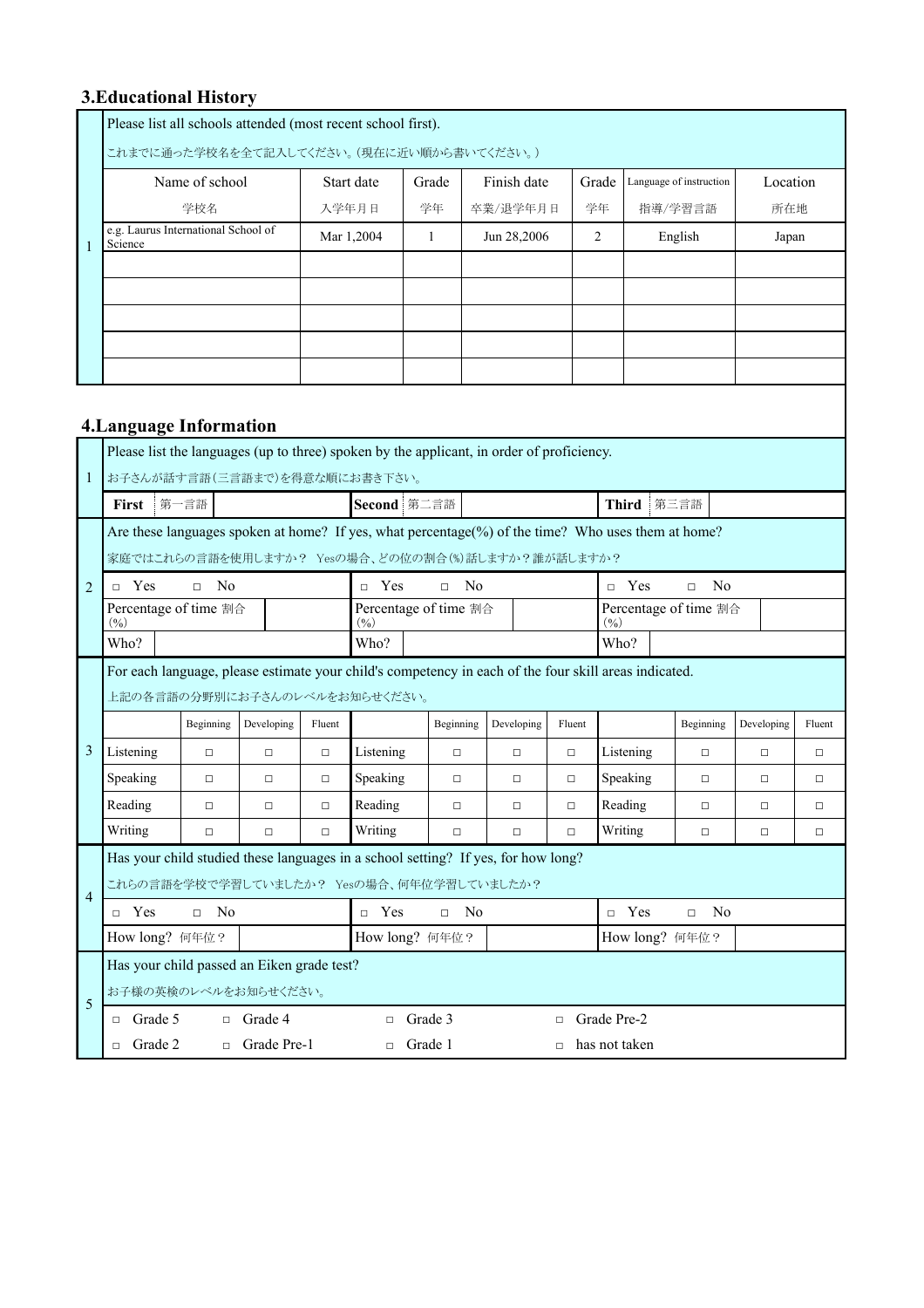## **5.Special Circumstances**

|                                                                                                          |                                                                                             | Please check "Yes" or "No" for <b>each</b> of the following questions. |                                                                                                                        |        |     |           |  |  |  |  |  |  |  |
|----------------------------------------------------------------------------------------------------------|---------------------------------------------------------------------------------------------|------------------------------------------------------------------------|------------------------------------------------------------------------------------------------------------------------|--------|-----|-----------|--|--|--|--|--|--|--|
|                                                                                                          | 下記 全質問 について、yes または no で回答してください。                                                           |                                                                        |                                                                                                                        |        |     |           |  |  |  |  |  |  |  |
|                                                                                                          | Has your child received or is he/she currently receiving any of the following?              |                                                                        |                                                                                                                        |        |     |           |  |  |  |  |  |  |  |
|                                                                                                          | 下記のサポートを過去に受けたことがある。または、現在受けていますか?                                                          |                                                                        |                                                                                                                        |        |     |           |  |  |  |  |  |  |  |
| Individual behavior management<br>品行/行動上の問題についてのサポート<br>$1 - 1$<br>Yes<br>$\Box$ No<br>$\Box$<br>support |                                                                                             |                                                                        |                                                                                                                        |        |     |           |  |  |  |  |  |  |  |
|                                                                                                          | $1 - 2$<br>Speech/Language therapy<br>言語治療<br>Yes<br>No.<br>$\Box$<br>$\Box$                |                                                                        |                                                                                                                        |        |     |           |  |  |  |  |  |  |  |
|                                                                                                          | $1 - 3$<br>Occupational therapy<br>運動機能治療<br>Yes<br>No<br>$\Box$<br>$\Box$                  |                                                                        |                                                                                                                        |        |     |           |  |  |  |  |  |  |  |
|                                                                                                          | $1-4$                                                                                       | Individual / Family counseling                                         | 個人又は家族でのカウンセリング療法                                                                                                      | $\Box$ | Yes | $\Box$ No |  |  |  |  |  |  |  |
|                                                                                                          | $1 - 5$                                                                                     | Gifted and talented services                                           | 英才教育                                                                                                                   | $\Box$ | Yes | $\Box$ No |  |  |  |  |  |  |  |
|                                                                                                          | $1-6$                                                                                       | Special resource center support                                        | 特別なサポートセンターの利用                                                                                                         | $\Box$ | Yes | $\Box$ No |  |  |  |  |  |  |  |
|                                                                                                          | $1 - 7$                                                                                     | Special needs or learning support                                      | スペシャルニーズまたは特別な学習サポート                                                                                                   | $\Box$ | Yes | $\Box$ No |  |  |  |  |  |  |  |
| $\mathfrak{D}$                                                                                           |                                                                                             |                                                                        | Has your child undergone or is he/she undergoing an educational assessment to identify learning needs or difficulties? |        |     |           |  |  |  |  |  |  |  |
|                                                                                                          |                                                                                             | 学習困難や学習サポートの必要性を調べるテストを受けたことがありますか?                                    |                                                                                                                        | $\Box$ | Yes | $\Box$ No |  |  |  |  |  |  |  |
|                                                                                                          | Are there any medical, physical or intellectual conditions, whether diagnosed or suspected, |                                                                        |                                                                                                                        |        |     |           |  |  |  |  |  |  |  |
| $\mathcal{R}$                                                                                            |                                                                                             | that may affect your child's life at school?                           |                                                                                                                        |        |     |           |  |  |  |  |  |  |  |
|                                                                                                          |                                                                                             |                                                                        | お子さんは、学校生活に影響を及ぼす可能性のある医学的、身体的または知的条件があると診断された、または                                                                     |        |     |           |  |  |  |  |  |  |  |
|                                                                                                          | 疑われたことがありますか?<br>Yes<br>$\Box$ No<br>$\Box$                                                 |                                                                        |                                                                                                                        |        |     |           |  |  |  |  |  |  |  |

# **6.Please describe your child's personality** お子様の性格をお書きください

| 特記事項 Additional Information |
|-----------------------------|
|                             |
|                             |
|                             |
|                             |
|                             |
|                             |

Ĕ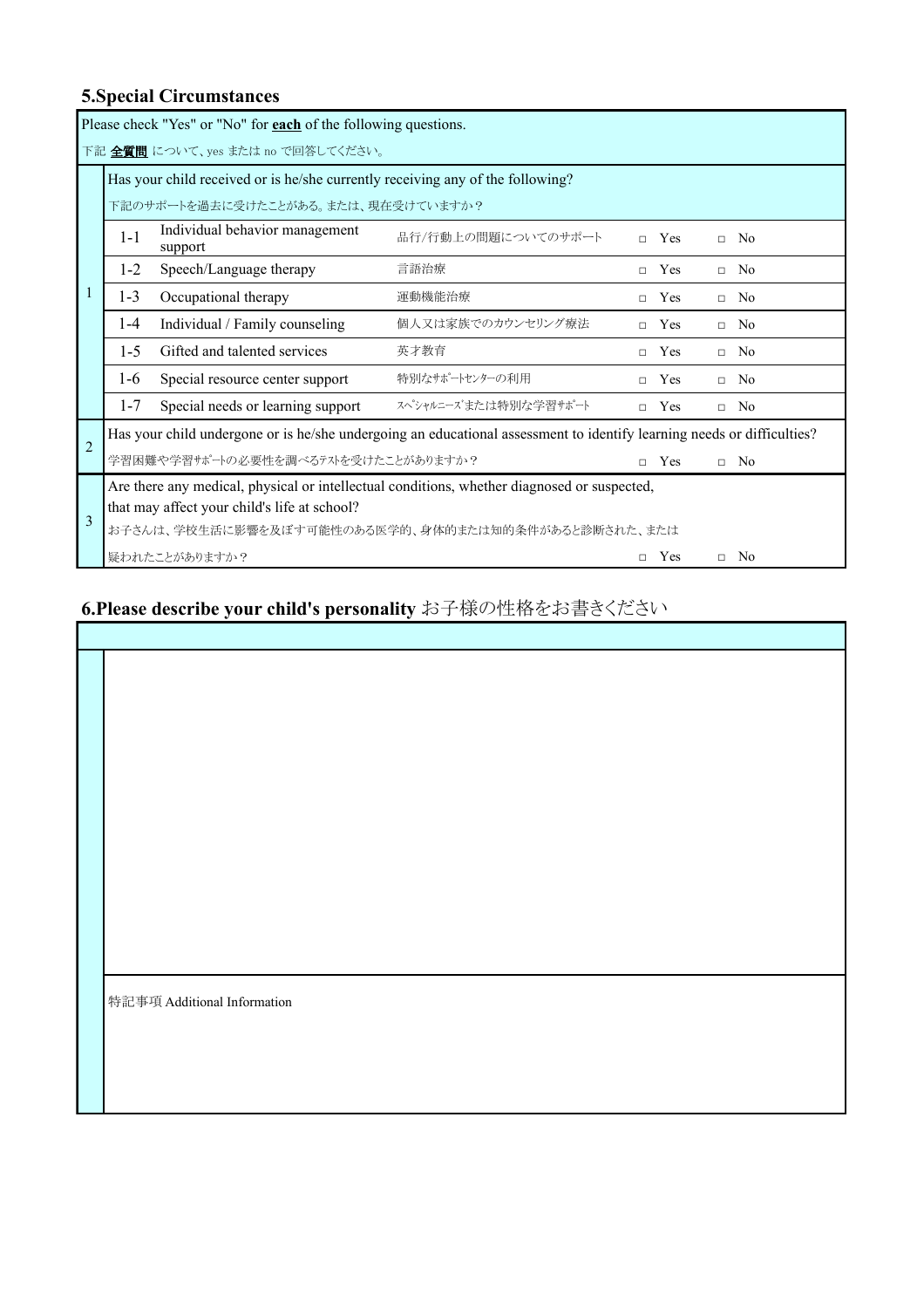#### **7.Health Check**

Please check all of the following questions and answer as applicable.

下記 質問 について、すべて回答してください。 Please be sure to let our staff know if your child has an allergy, asthma, a fever seizure or another condition before entering our school. We may refuse or postpone his/her entrance into our school depending on their condition. We cannot provide special support unless we receive a medical certificate or School Life guidance and management form. アレルギー・熱性痙攣・喘息・その他の疾病がある場合、入園前に必ずお知らせください。アレルギーや疾病についての診断書や生活管理 指導表を必ずご提出ください。症状によっては入園をお断り、もしくは延期させて頂くことがございます。 □ I comfirmed it. 確認しました 1 1-1 Chronic disease 1-2 Are there any other previous disease/s that should be noted? |持病||カメリカの情報||およびの情報||およびの特記すべき|<br>|お気気  $1-3$  allergy?  $\Box$  Yes  $\Box$  No Does your child have an 1-4 Name of Allergy アレルギーの有無 アレルギー名  $1-5$  anaphylactic shock? Has your child ever experienced an □ Yes □ No 1-6 Does your child use  $\begin{array}{c|c}\n\text{Does you mind use} \\
\text{an EpiPen?} \\
\end{array}$   $\begin{array}{ccc}\n\Box & \text{Yes} & \Box & \text{No} \\
\end{array}$ アナフィラキシーショックの有無 ノコココ フィー・コーク エピペンの有無 1-7 Does your child suffer From bus sickness?  $\Box$  Yes  $\Box$  No 1-8 Has your child ever experienced a fever seizure? □ Yes □ No バス酔いの有無 おおもの あいじょう しんしゃ おおし おおし あいのもの あいのち かいかん あいのち あいのち あいのち あいしゃ あいじょう 1-9 Symptom 症状 1-10 Medicine(s) 薬の名前 1-11 Treatment 対処法 2 2-1 Name of your preferred hospital (for emergency)  $2-2$ Department/Doctor 緊急搬送先としての |<br>かかりつけの病院名 | またのは、 | おりの | 診療科・担当医 2-3 Address 2-4 Phone number 住所 しょうしん しゅうしゃ しんしゃ しゅうしゅん しゅうしゅう おおおし おおおし しゅうしゅう しゅうしゅう しゅうしゅう しゅうしゅう しゅうしゅうしょ しゅうしゅうしょ Additional Information その他特記事項

#### **8.Routine Vaccination** 定期予防接種

|  | Please note the date your child recieved the vaccination. YY/MM/DD |                                          |                                |               |  |                |  |  |               |  |  |     |  |
|--|--------------------------------------------------------------------|------------------------------------------|--------------------------------|---------------|--|----------------|--|--|---------------|--|--|-----|--|
|  | 下記予防接種の接種日をご記入ください。 (年/月/日)                                        |                                          |                                |               |  |                |  |  |               |  |  |     |  |
|  |                                                                    | $1-1$ BCG                                | $\mathbb{O}$                   |               |  | $\circled{2}$  |  |  | $\circled{3}$ |  |  | (4) |  |
|  |                                                                    | 1-2 4種混合ワクチン DPT-IPV                     | $\mathbb{O}$                   |               |  | $\circled{2}$  |  |  | $\circled{3}$ |  |  | (4) |  |
|  |                                                                    | 1-3 ヒブ Hib                               | $\circled{1}$                  |               |  | $^{\circledR}$ |  |  | $\circled{3}$ |  |  | (4) |  |
|  | $1 - 4$                                                            | 小児肺炎球菌<br>pediatric pneumococcal vaccine | $\circled{1}$                  | $\frac{1}{2}$ |  | (2)            |  |  | $\circled{3}$ |  |  | (4) |  |
|  |                                                                    | 1-5 MR 麻しん/風しん Measles & Rubella         | $\circled{1}$                  |               |  | (2)            |  |  | $\circled{3}$ |  |  | (4) |  |
|  | $1-6$ <sup>1</sup>                                                 | 水痘 / 水ぼうそう Varicella                     | $\textcircled{\scriptsize{1}}$ |               |  | 2              |  |  | $\circled{3}$ |  |  | (4) |  |
|  | $1 - 7$                                                            | 日本脳炎 Japanese encephalitis               | $\mathbb{O}$                   |               |  | (2)            |  |  | $\circled{3}$ |  |  | (4) |  |